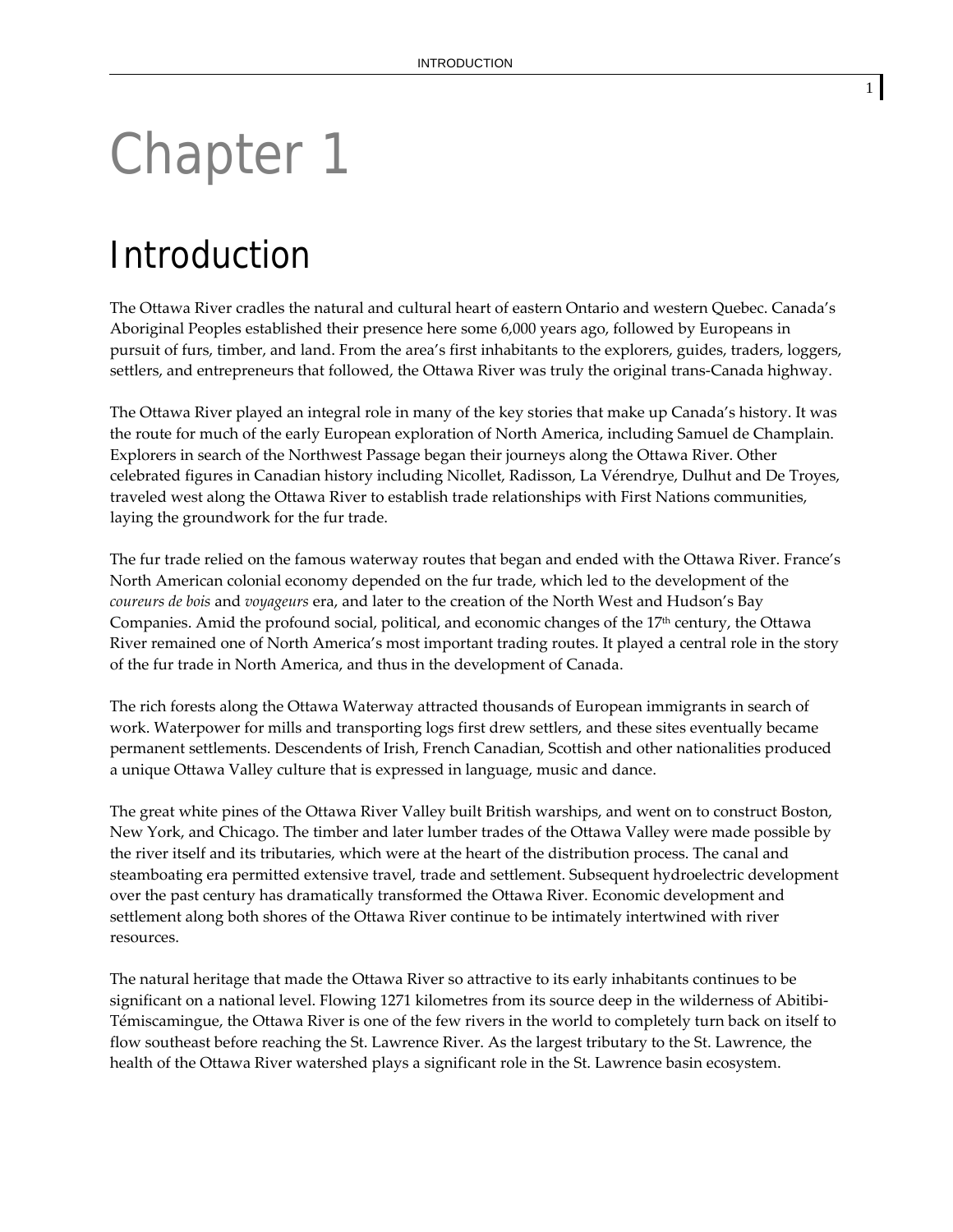The Ottawa River traverses segments of the lithosphere that represent the past 3 billion years of the Earth's history. As the river continues to carry out its own, more recent process of erosion, it has exposed diverse features that can be viewed from the river or from shore. The accessibility of the geological features along the Ottawa River makes it an excellent and unique place to learn about our rich geoheritage.

The Ottawa River is home to many different ecosystems, each playing an important role in sustaining Canada's biodiversity. More than 300 species of bird have been inventoried along the river (Haxton and Chubbuck 4). About half of these are migratory species that use the Ottawa as one of the continent's most important migratory halts. In addition, 33 species of reptiles and amphibians, 53 species of mammals (DDEPQ), and 85 species of fish can also be observed along the river (Haxton and Chubbuck 3). Among these, several are rare and over 50 are considered to be species at risk.

Residents and visitors rely on the Ottawa River to reconnect with a natural environment. River‐based recreation is a significant source of revenue for communities along the river, and represents one of the intrinsic values of the Ottawa River. Every year, hundreds of thousands of people practice paddling, boating, fishing, hiking and other forms of recreation along the Ottawa River. World‐class whitewater paddling, and Ontario and Quebec's most popular canoe‐camping parks are two major highlights that are associated with Ottawa River recreation.

Citizen interest and support has been building along the Ottawa River for several years to have it honoured as a Canadian Heritage River. The Canadian Heritage Rivers System (CHRS) will serve as a catalyst for governments, communities and local people to proactively promote, protect, and enhance the rich river heritage of the Ottawa. A citizen's group called the Ottawa River Heritage Designation Committee (ORHDC) is leading the initiative to have the Ottawa River formally proclaimed a Canadian Heritage River. Local sub‐committees along the entire length of the Ottawa River and in both Quebec and Ontario and within First Nations communities are participating in this exciting process.

The following Background Study outlines the significant human, natural and recreational heritage values of the Ottawa River. For each of these values, major themes, background information and visible features along the river underline its importance. The Study concludes with an assessment of the river's values and recommends formal nomination of the Ottawa River as a Canadian Heritage River.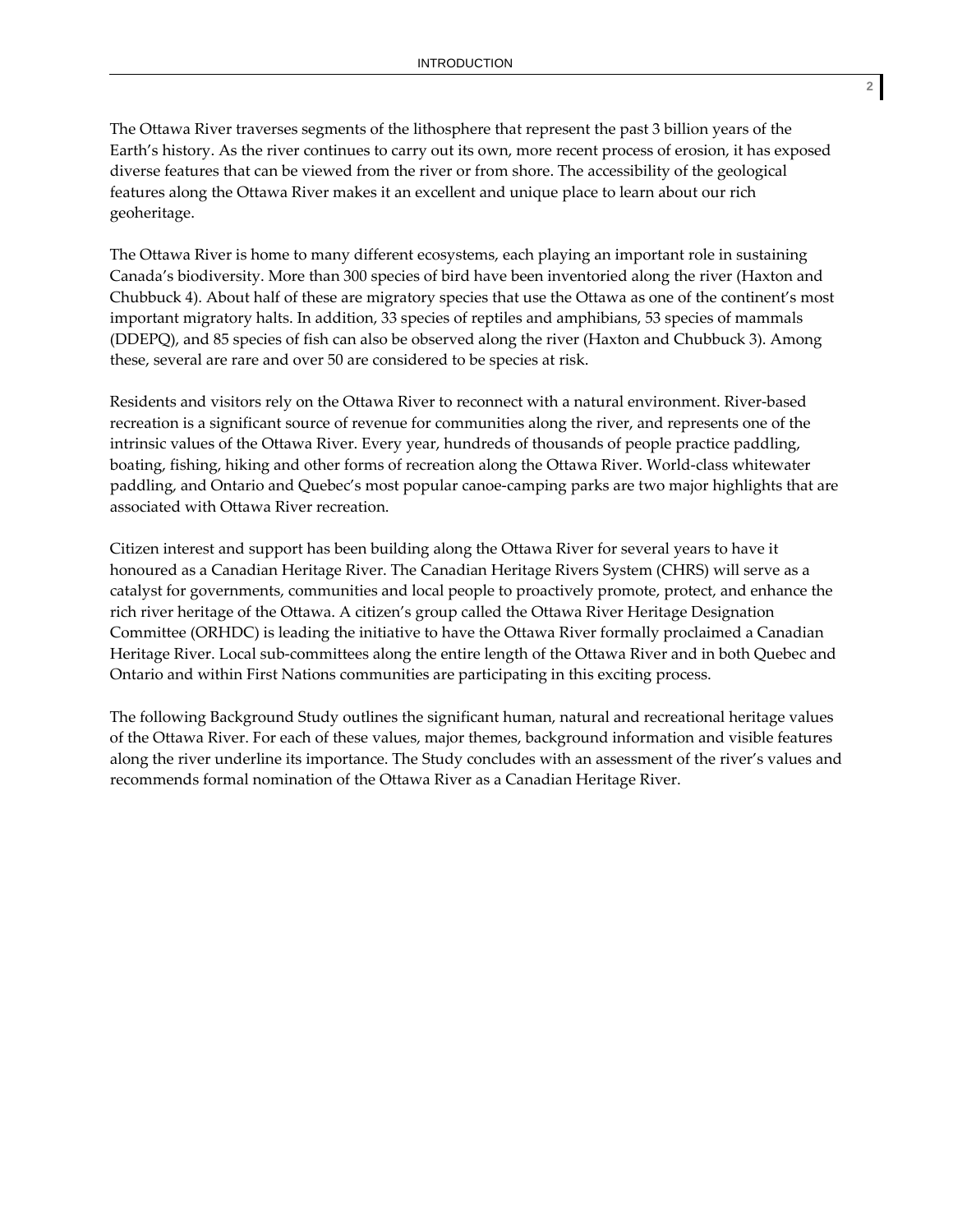### **1.1 Description of the Ottawa River**

The Ottawa River flows 1271 kilometres from its source deep in the wilderness of Abitibi‐Témiscamingue until it joins the St. Lawrence River west of Montreal, making it the second‐longest Canadian river flowing to the Atlantic Ocean. Rising 250 kilometres north of Ottawa in Lake Capimitchigama, a long and narrow lake in the southern Canadian Shield, the river flows west and then south through Lake Temiskaming<sup>[1](#page-2-0)</sup> to its junction with the Mattawa River. The headwaters of the Ottawa are within 20 kilometres of those of the Gatineau River.

After a sharp turn east, the river follows the best-known part of its course over 500 kilometres to Montreal. Few major rivers completely turn back on themselves; the Ottawa River finishes its course in the opposite

direction to its first third. The Ottawa Waterway, as the section from Montreal to Mattawa is known, gave early explorers access to the Northern Sea, the Pacific Ocean and the Mississippi. The Ottawa River still provides the shortest water route to the Great Lakes.

The Lower Ottawa River forms the border between the provinces of Quebec and Ontario. The watershed, draining an area of 146,300 square kilometres, is divided between the two provinces. The river upstream of Lake Temiskaming flows entirely within the province of Quebec. The Ottawa is the greatest tributary of

 $\overline{a}$ 

**Fig ure 1.1 Ottawa River at its Source**



the St. Lawrence, with an average flow greater than that of all of the rivers of England and Wales combined (Legget 3).

The Upper Ottawa River is fed by many tributaries, including the Winneway River, which enters Lac Simard and then Lac des Quinze. Several tributaries including the Épinette, Kinojévis, Chochocouane, Capitachouane, Camachigama Rivers join the dense lake system of the Ottawa's upper stretches. Major lakes of the Upper Ottawa River include des Quinze, Granet, Simard, Témiscamingue and Grand Lac Victoria. The upper reaches of the Ottawa are located in the southern tip of the Canadian Shield. The region surrounding the Upper Ottawa is typically one of forests, lakes, rivers and rocks, an impenetrable wilderness area that is relatively flat.

Lake Temiskaming receives the waters of the Blanche River, the Montreal, the Matabitchouan, the Kipawa, and the Gordon. The Mattawa River joins the Ottawa from the west at the town of Mattawa. After the Ottawa River abruptly turns east, drops, and is joined by the Dumoine, the Noire and the Coulonge from the rocky northern shore. From the south come the Petawawa, the Bonnechere, the Madawaska and the Mississippi.

<span id="page-2-0"></span><sup>1</sup> For the purposes of this document, the spelling "Temiskaming" will be used when referring to Lake Temiskaming, Temiskaming Shores and the community of Temiskaming in Quebec. National historic site Fort Témiscamingue will take the French spelling, as will the region of Abitibi-Témiscamingue. The only other variations will be in the spelling of Timiskaming Nation and Reserve, and of the Timiskaming Mission.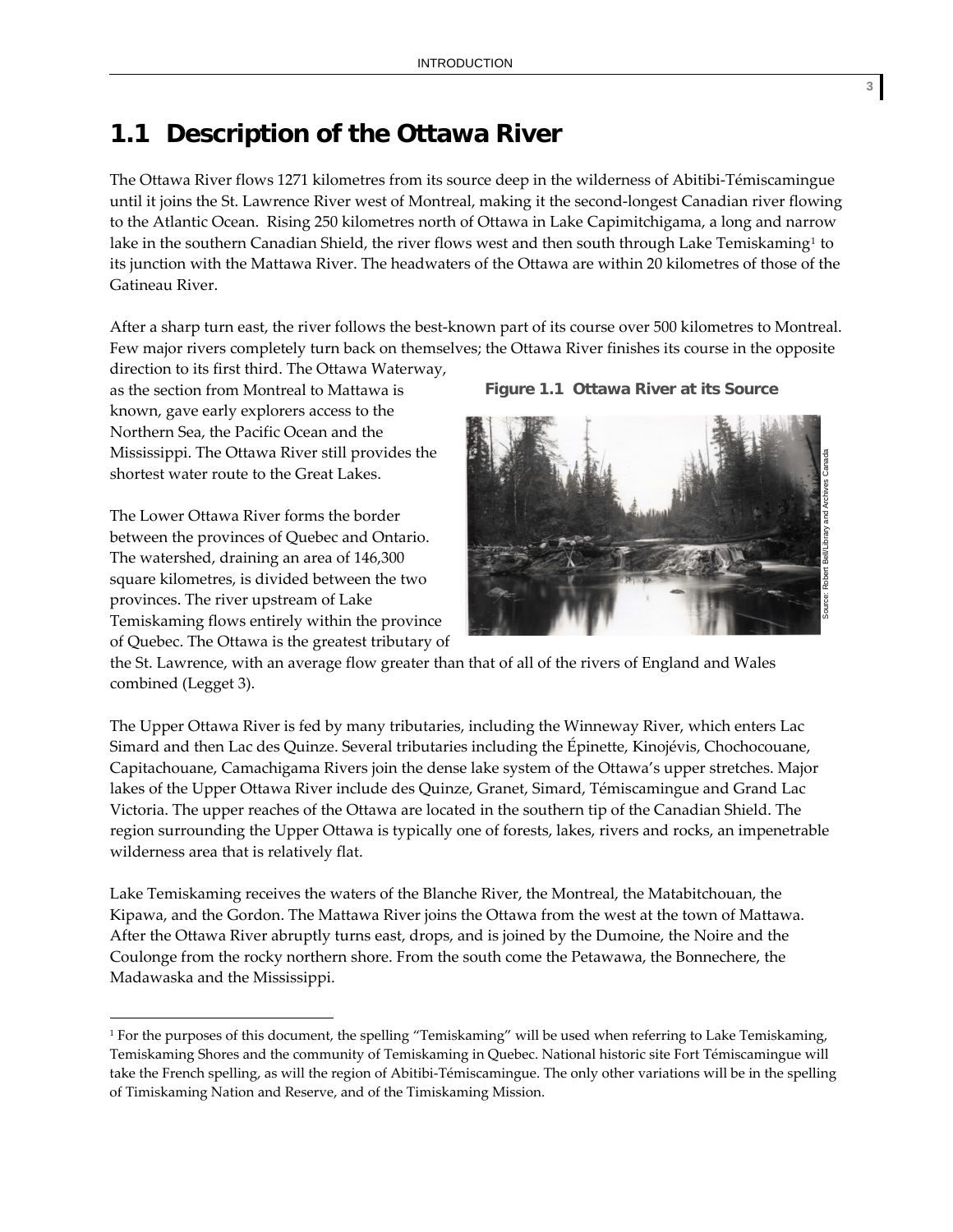**Figure 1.2 Aerial View of the Outaouais** 



At Ottawa, the Rideau River flows in from the flat plains to the south. Downstream of Ottawa, the South Nation reaches the river from its source near the St. Lawrence. The Gatineau River, the largest tributary to the Ottawa, flows in from the north. The Lièvre, the Petite Nation, the Rouge and the Nord also reach the Ottawa from its north shore. The Ontario shore of the river's lower stretches is particularly flat. The Quebec shore of the Lower Ottawa River is located in the Laurentians and in the Outaouais region.

The Ottawa River joins the St. Lawrence River through four separate channels. Two channels are outlets draining Lake of Two Mountains into Lake St. Louis (one at Ste Anne de Bellevue and the other at Vaudreuil). The Rivière des Prairies is the third outlet, and the fourth forms the île Jésus at Laval. A small drop in water level between Lake of Two Mountains and Lake St. Louis forms a natural barrier. For purpose of this background study, the river is considered for nomination from its source at Lake Capimitchigama to the Lake of Two Mountains, after which it changes name and enters the St. Lawrence. Please refer to Appendix A, maps 1‐5 of the Ottawa River.

**From Parliament Hill** Originally, the Ottawa River consisted of mighty rapids alternating with lakes. The main rapids of the historic Ottawa River have been tamed by hydroelectric dams, making use of the Ottawa's total vertical drop of 370 metres, of which 130 metres are downstream of Mattawa (Legget 10). Today, the major rapids remaining along the Ottawa River are located in the Rocher Fendu channel and at the Chaudiere Falls. Large storage reservoirs along its tributaries and along the main course, and particularly the upper section, enable hydroelectric power generation and some flood control. There are many small regulating dams on the tributaries of the Ottawa.

**Figure 1.3 Mouth of the Rideau Canal** 



The maximum depth of the river is 90 metres, at the Carillon reservoir upstream of Montreal. The river is only 15 metres wide between Lac des Outaouais and Dozois Reservoir. By the time it reaches its lower section, the river is up to several kilometres wide.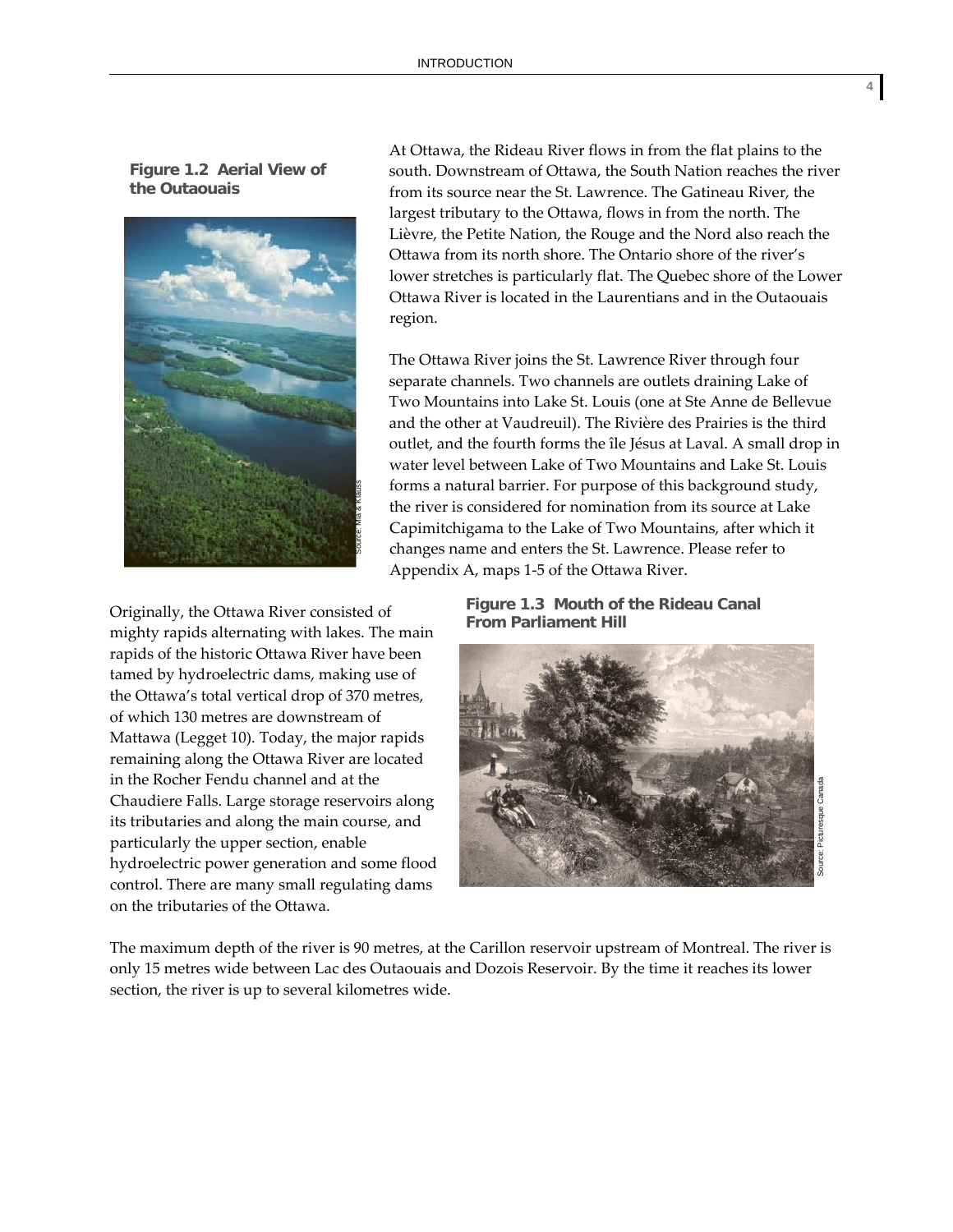## **1.2 Project Structure**

The project to nominate the Ottawa River as a Canadian Heritage River is led by the Ottawa River Heritage Designation Committee (ORHDC), a citizens' group representing the general public, organizations, agencies and municipalities along the Quebec and Ontario shores of the Ottawa River. The ORHDC meets regularly to oversee the project, review draft documents and coordinate a public involvement strategy.

#### **The Canadian Heritage Rivers System**

The Canadian Heritage Rivers System (CHRS) was created by the Federal, Provincial and Territorial governments to recognize outstanding and exemplary rivers of Canada and to ensure the sustainable management of their heritage values for generations to come. To qualify for inclusion in the Canadian Heritage Rivers System, a river or section of a river must demonstrate outstanding human heritage and/or natural heritage values, and offer quality recreational opportunities.

In order to gain Canadian Heritage River status, a citizen‐led group must come forward to propose its local river to the CHRS Board. This typically involves compiling a background study of the heritage values and recreational potential of the river, from which a succinct nomination report is written and then presented formally before the CHRS board. Once a river's nomination is accepted, the citizens' group works extensively with stakeholders and members of the public along the river to generate a management plan, suggesting general guidelines of sound practices which promote the sustainable use and conservation of the river's heritage resources. The management plan is a strategic document rather than a prescriptive one, and does not involve any legislation or restrictions. Once the management plan is completed, the CHR Board considers the river for designation.

Gaining status as a Canadian Heritage River brings with it numerous advantages, including increased coordination between organizations along the river, better conservation of natural and cultural heritage, and a strengthened regional tourism sector. Please refer to Chapter 6.2.1: Benefits and Opportunities Associated With Canadian Heritage River Status for a more complete list of advantages.

Several regional sub‐committees have been formed to coordinate public involvement and the gathering of research describing key heritage values in each region. Local experts in the fields of archaeology, geology, Aboriginal history, regional river history and river‐based artwork contributed written chapters to the study. The Quebec-Labrador Foundation (QLF) is a non-profit organization that was contracted to write the background study and coordinate aspects of the sub‐committee contributions.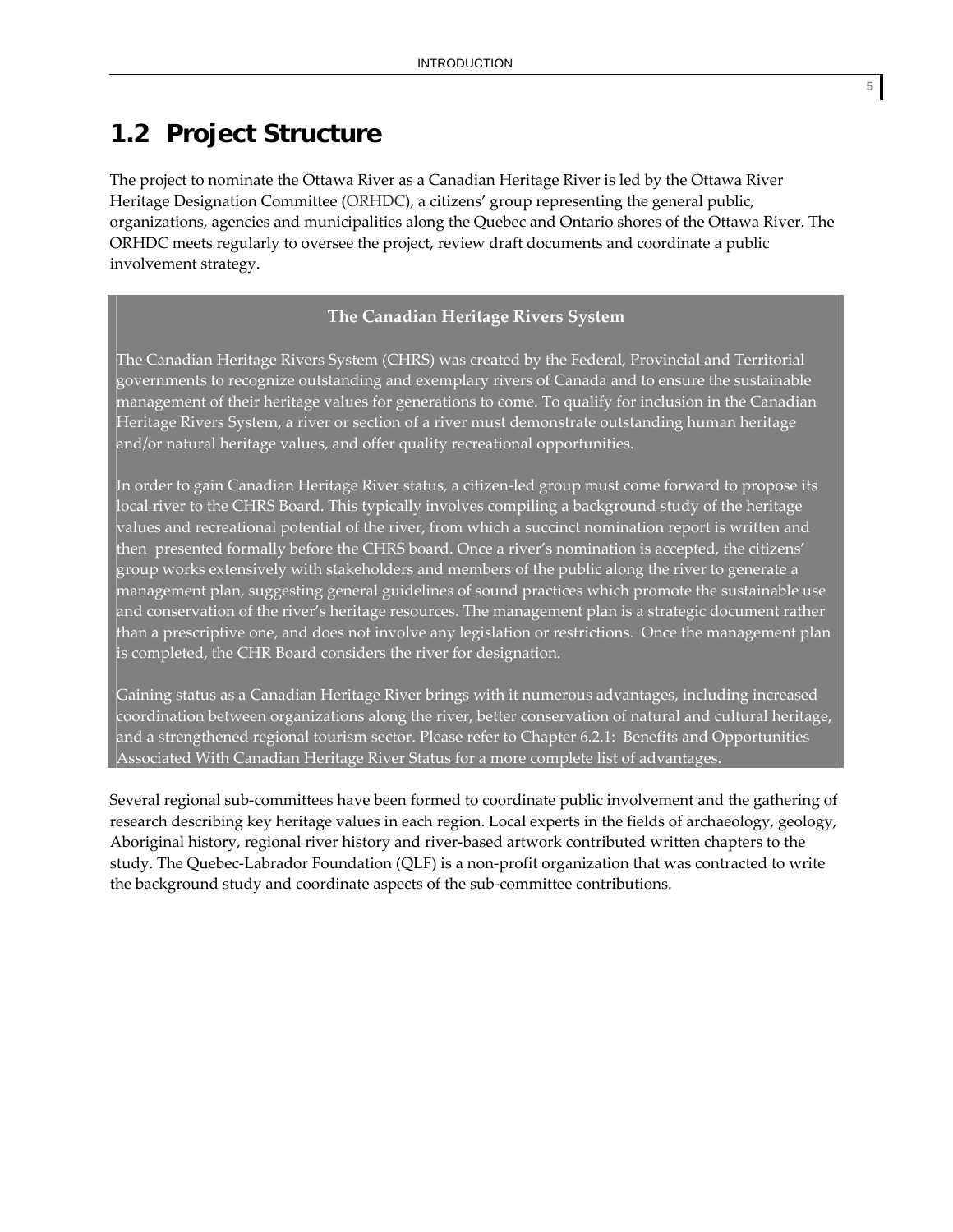#### **Table 1.1 Organizational Chart: The Ottawa River Heritage Designation Committee**

#### **Ontario Executive Committee**

 **Len Hopkins**  Co-Chair Ontario Petawawa ON

 **Norm Hawirko** Kenabeek ON

 **Gary Thibert** Councillor, Town of Mattawa ON

 **Lyall Smith** Deep River ON

 **Doug Champ**  Deep River ON

 **Chief Kirby Whiteduck** Golden Lake Algonquins of Pikwakanagan, Golden Lake ON

 **Cam McNeil** Ottawa ON

 **Dr Paule Doucet** L'Orignal ON

#### **Quebec Executive Committee**

**Honourable Benoît Pelletier**

 Co-Chair Quebec Member for Chapleau Quebec Liberal Party Minister responsible for Canadian Intergovernmental Affairs

**Nicole Desroches** Minister's Representative Director General, CREDDO, Hull QC

**Hélène Landry**  Conseillère Tourisme Plein Air Ville-Marie QC

**Chief Harry St Denis** Wolf Lake First Nation, Temiskaming QC

**Richard M. Bégin** Gatineau (Secteur Aylmer) QC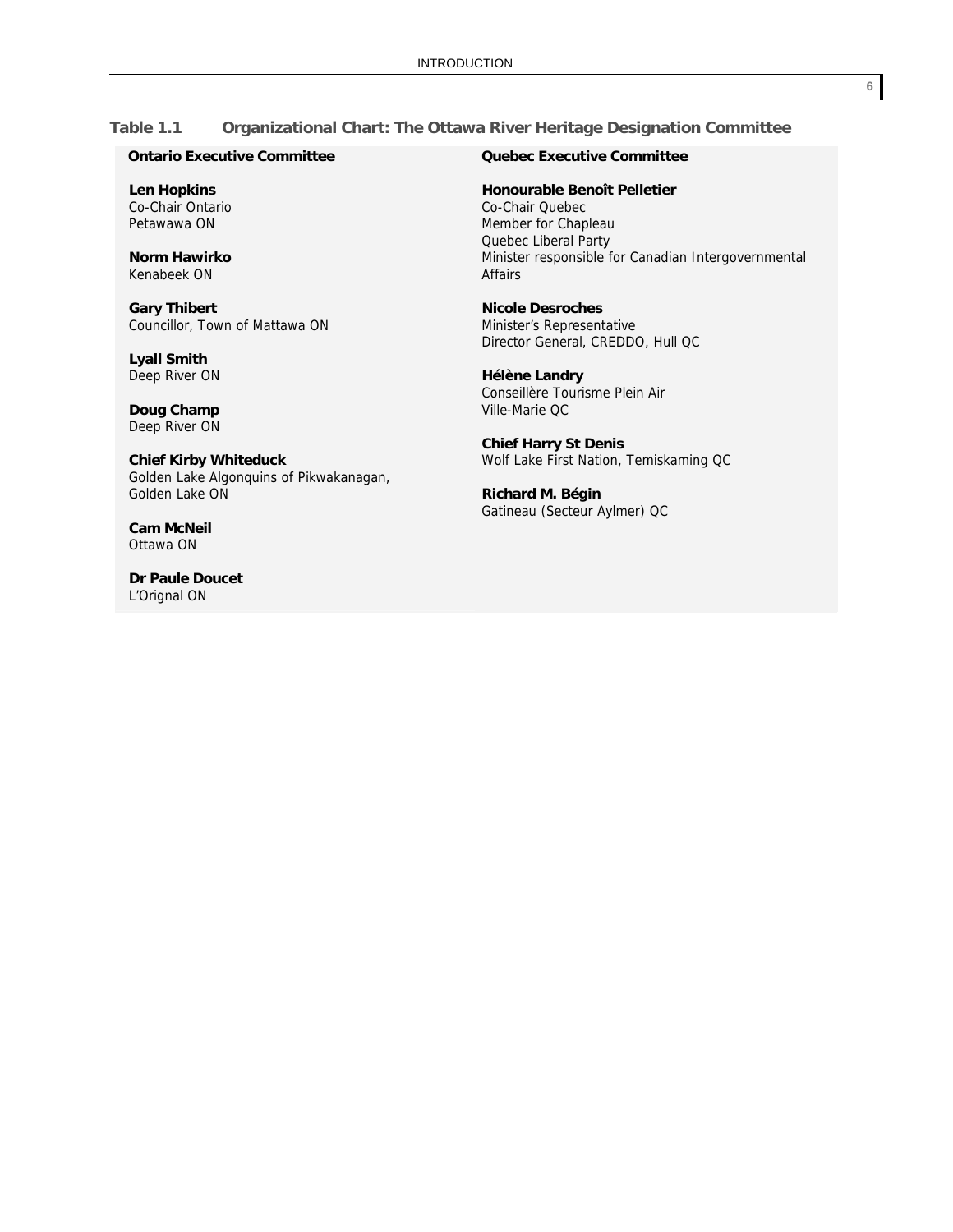## **1.3 Project Scope**

The Ottawa River Background Study includes a detailed review of the human heritage, natural heritage and recreation values of the Ottawa River, using guidelines identified by the Canadian Heritage Rivers System. In particular, the Background Study focuses on the human heritage, river‐length themes of Aboriginal heritage, early explorers, the fur trade, riparian settlement, forestry, steamboats and hydroelectricity. In addition, a section on community heritage focuses on the relationship between the Ottawa River and various localities along the river.

The Background Study covers the entire length of the Ottawa River, from its source at Lake Capimitchigama to the Lake of Two Mountains, where it joins the St. Lawrence River. It focuses on the main river course, as opposed to the entire watershed.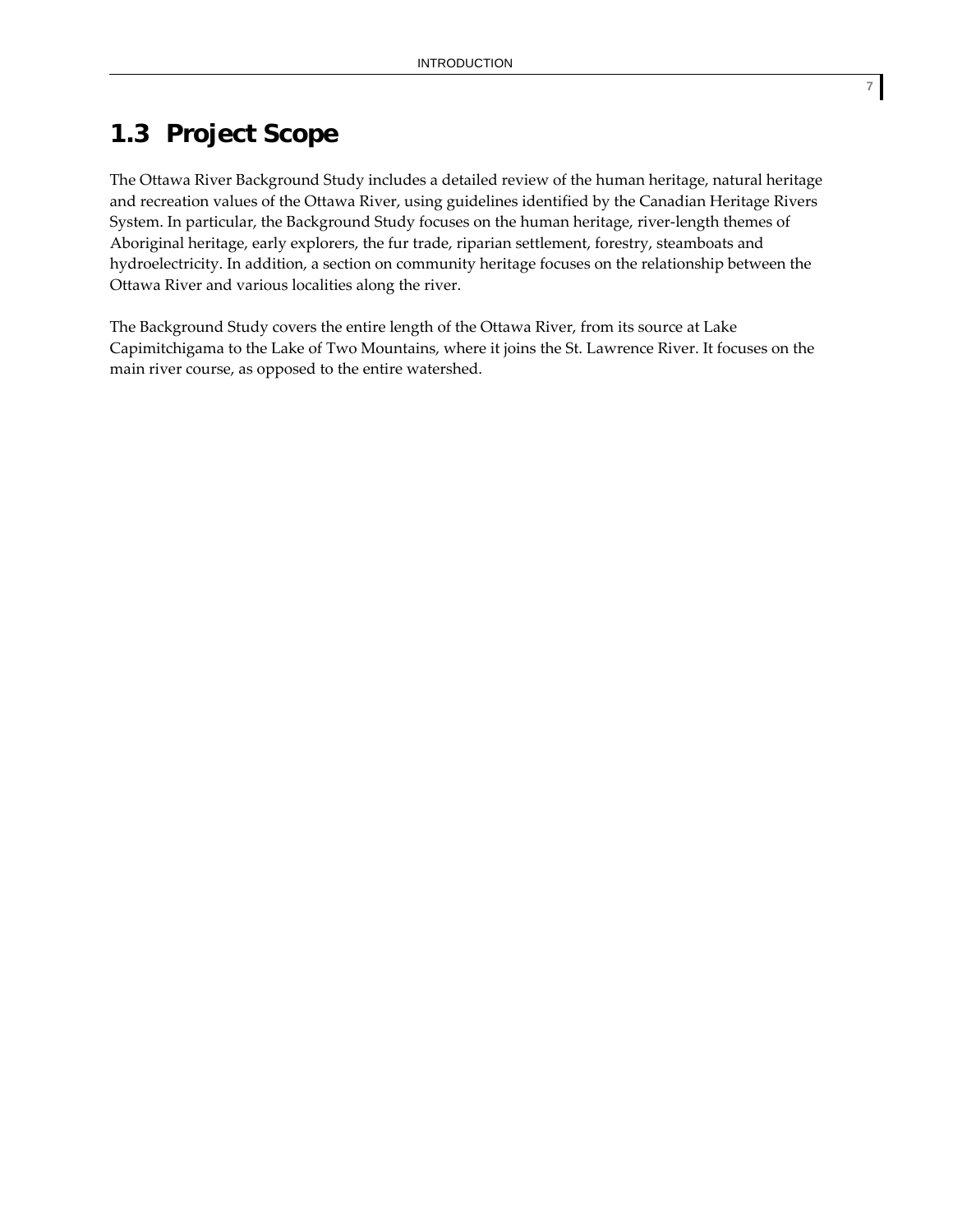## **1.4 Community Support and Involvement**

Support for nominating the Ottawa River as a Canadian Heritage River is widespread. Many individuals representing organizations have been involved in this initiative. Committee meetings have been the main vehicle for continuing discussion and organization of the heritage nomination process. The following onsite meetings have been of key importance:

| September 30, 2003    | ORHDC Executive Committee Meeting. Petawawa, Ontario                                                                                   |
|-----------------------|----------------------------------------------------------------------------------------------------------------------------------------|
| July 15, 2004         | Ottawa Region Committee Meeting. Kanata, Ontario                                                                                       |
| August 17, 2004       | Gatineau Region Committee Meeting. Gatineau, Quebec                                                                                    |
| September 2, 2004     | Meeting Regarding the Potential Role of Algonquin Communities in the Ottawa<br>River Heritage Designation Process. Temiskaming, Quebec |
| September 30, 2004    | Prescott-Russell Committee Meeting. Plantagenet, Ontario                                                                               |
| November 24, 2004     | ORHDC Executive Committee Meeting. Petawawa, Ontario                                                                                   |
| February 16, 2005     | ORHDC Executive Committee Meeting. Gatineau, Quebec                                                                                    |
| September 21-22, 2005 | ORHDC Executive Committee Meeting, Mattawa, Ontario                                                                                    |

Community support has already been expressed by the following organizations and representatives:

#### **Members of Parliament**

Hon. Ed Broadbent: Ottawa Centre Cheryl Gallant: Renfrew ‐ Nipissing ‐ Pembroke Marc Godbout: Ottawa ‐ Orleans Gordon OʹConnor: Carleton ‐ Mississippi Mills Anthony Rota: Nipissing ‐ Temiskaming

#### **Members of Provincial Parliament**

John Baird: Nepean ‐ Carleton John Yakabuski: Renfrew ‐ Nipissing ‐ Pembroke Hon. Madeleine Meilleur: Ottawa ‐ Vanier

#### **Municipalities**

City of Ottawa United Townships of Head, Clara and Maria Town of Petawawa The City of Temiskaming Shores United Counties of Prescott and Russell County of Renfrew Town of Hawkesbury